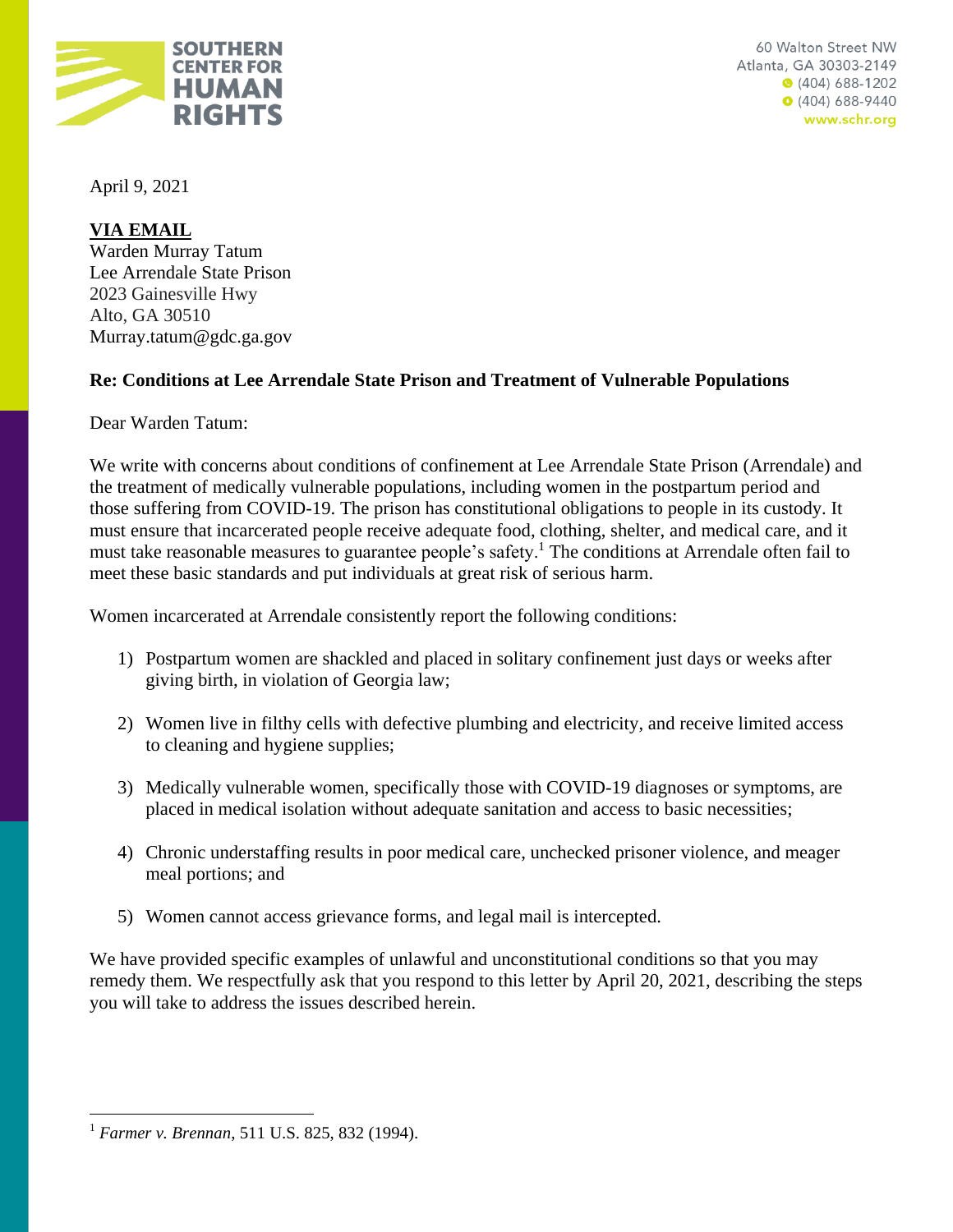#### **1. Shackling and Solitary Confinement of Postpartum Women**

At least five women who have given birth within the last six months have been shackled and/or placed in solitary confinement during the first six weeks after labor. Shackling postpartum women and holding them in solitary confinement violates state and federal law and places new mothers at risk of serious harm. Giving birth can be one of the most painful and dangerous experiences of a woman's life. After labor, new mothers are often in need of additional medical care and are vulnerable to depression, post-traumatic stress disorder, blood clots and other medical complications.<sup>2</sup> Restricting women's movement and ignoring their medical needs—both by shackling women and placing them in solitary confinement—can cause new mothers physical and psychological harm and threaten their health and safety.

### *i. Arrendale Shackles Postpartum Women*

Georgia state law prohibits a prison, jail, or law enforcement from using "handcuffs, waist shackles, leg irons, or restraints of any kind" on a woman in the immediate postpartum period, defined as up to six weeks after giving birth.<sup>3</sup> This ban on shackling postpartum women is unequivocal unless a woman is a serious risk of harm, or is a substantial flight risk and cannot be reasonably contained by other means. Even under these exceptional circumstances, women may be restrained only in wrist handcuffs in front of their bodies, and the exceptional circumstance justifying this limited shackling must be documented.<sup>4</sup> At Arrendale, however, shackling postpartum women appears to be the norm, not the exception.

Multiple women report being shackled during the immediate postpartum period for no justifiable reason. For instance:

• S.T. delivered her baby by emergency cesarean section ("C-section") on October 27, 2020, after 29 hours in labor. She experienced multiple complications during labor, including an inability to dilate, a drop in her baby's heartrate, and abnormal levels of pain that required two epidurals. After delivery, Ms. T was shaking and sweating so severely that she struggled to hold her baby, who was taken from her soon thereafter. Less than 48 hours after giving birth, Ms. T was placed in a transport van with her ankles in iron shackles for the 71-mile trip to Arrendale.

Over the course of the next week at Arrendale, Ms. T experienced excruciating pain, vomited green fluid, and developed sepsis, a potentially life-threatening condition. Despite her poor

<sup>2</sup> *See* Mayo Clinic, *Postpartum complications: What you need to know*, Apr. 6, 2019, *available at* https://tinyurl.com/vpzyb.

<sup>3</sup> *See* O.C.G.A. §42-1-11.3.

<sup>4</sup> O.C.G.A. §42-1-11.3 requires that a custodian who uses wrist handcuffs on a woman in the immediate postpartum period document "the details of such exception" within two days of the incident, including "the nature of the circumstances and length of time of such use of restraints." Despite the requirement that the records be "retained by the penal institution," a January 27, 2021 response to an Open Records Request produced no such documents.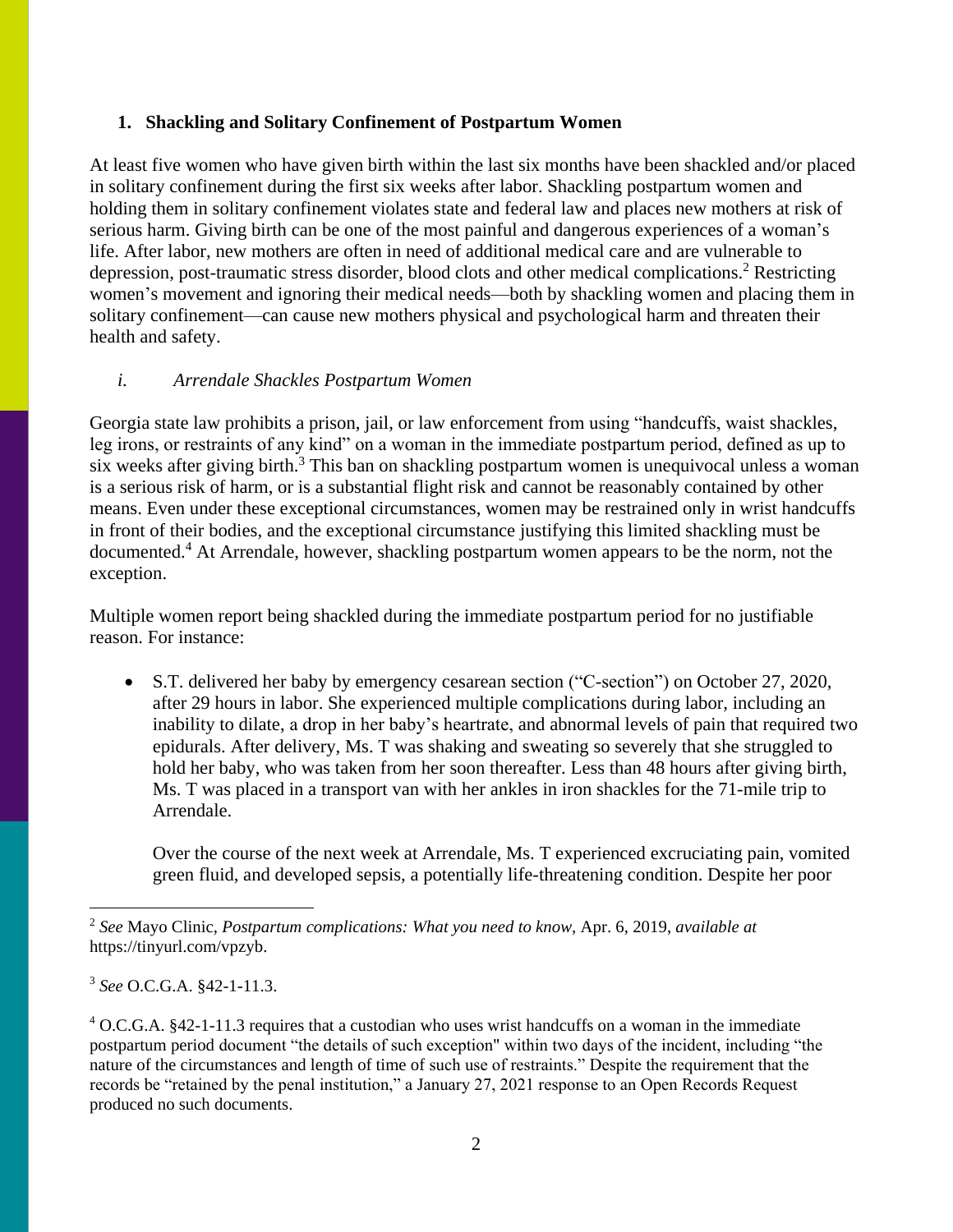condition, officers placed iron cuffs around Ms. T's ankles and wrists, and a metal chain around her abdomen, to transport her 12 miles to the nearest hospital, Habersham Medical Center, on November 4. At Habersham Medical Center, physicians diagnosed Ms. T with excess water in the lungs, fluid build-up around her heart, and an abdominal infection that required immediate surgery. She was taken that day via ambulance to Northeast Georgia Medical Center Intensive Care Unit, where she had surgery and remained for the next 12 days. Nineteen staples were needed to close the large surgical opening in her stomach.

Four days after returning to prison, still less than four weeks after giving birth, Ms. T had to be taken back to the hospital because she had diminished lung capacity in her left lung and was having trouble breathing. Before placing her in the transport van, an officer placed iron cuffs around Ms. T's feet, shackled her hands around her waist, and placed a metal chain below her breasts near the staples in her abdomen, causing her great pain. Ms. T asked the officer not to shackle her, but he threatened not to take her to the hospital unless she was shackled. When she arrived at Northeast Georgia Medical Center, Ms. T's wrist and ankle shackles were removed. An officer at the hospital asked Ms. T why she was not shackled. Although she explained that she was in the immediate postpartum period, the officer still shackled her ankles.

- S.B. gave birth on November 9, 2020. Ms. B experienced vaginal tearing during childbirth, which required stitches. She was first shackled within 11 days of delivering her baby and several more times during the immediate postpartum period. Between November 21 and November 27, officers handcuffed Ms. B when they escorted her to the showers. Because of her vaginal tearing, Ms. B struggled to walk and maintain her balance while handcuffed, especially on the slippery area near the shower stalls. Ms. B repeatedly asked officers not to be shackled, but her requests were denied.
- S.M. gave birth on October 27, 2020. Two days later, Ms. M was transported with shackles around her wrists and ankles, and a metal chain around her abdomen, from Atlanta Medical Center to Arrendale. Ms. M had given birth so recently that she was transported out of the hospital in a wheelchair. Nonetheless, officers proceeded to remove her from the wheelchair and shackle her before placing her in the transport van. Ms. M's body felt sore, and it physically hurt her to be restrained. Throughout the immediate postpartum period, Ms. M's wrists were shackled any time she was moved between dorms in Arrendale and when she was escorted to the showers.
- N.J., who gave birth on February 9, 2021, experienced postpartum bleeding for days after delivery. Despite her weakened condition, officers shackled her at least three times while taking her to shower. On March 12, Ms. J informed an officer that she was in the immediate postpartum period and should not be handcuffed while transported to the shower. The officer reportedly told Ms. J that she could not shower unless she was walked to the showers in handcuffs.

Not only does shackling women in the immediate postpartum period violate Georgia law, but it also causes a substantial risk of serious harm in violation of the Eighth and Fourteenth Amendments.<sup>5</sup>

<sup>&</sup>lt;sup>5</sup> See Women Prisoners of D.C. Department of Corrections v. District of Columbia, 877 F. Supp. 634, 668 (D.D.C. 1994); *Brawley v. Washington*, 712 F. Supp. 2d 1208, 1218-21 (W.D. Wash. 2010*), Nelson v. Corr. Med. Servs.,*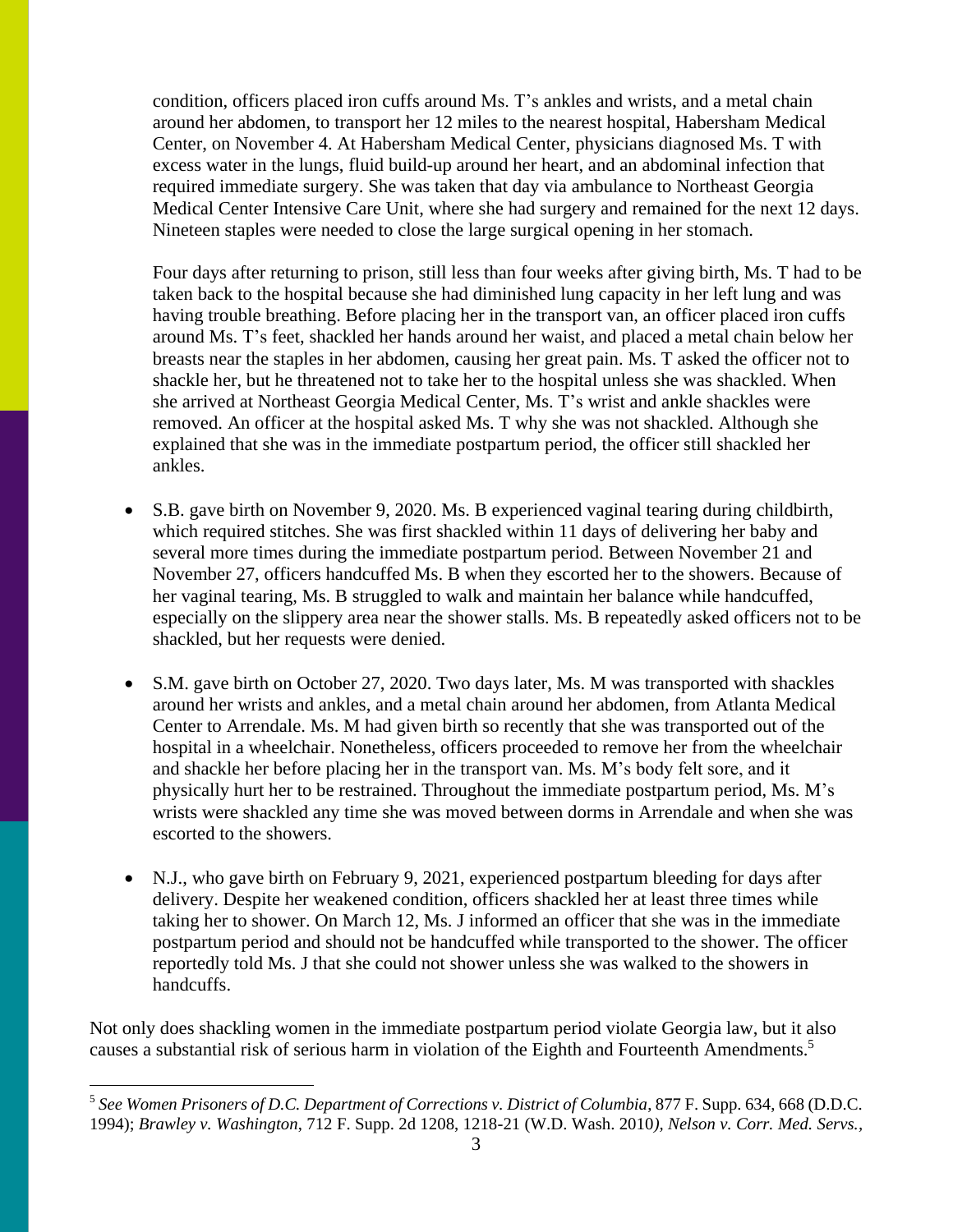Organizations including the American College of Obstetricians and Gynecologists, the American Medical Association, and the United Nations recommend that women in the postpartum period are not shackled in absence of exceptional circumstances because of the risk to the mother's health.<sup>6</sup> Moreover, beyond the requirements of the law, the prison's routine shackling of women who just gave birth, and in some cases are still experiencing medical complications following delivery, is inhumane. We ask that Arrendale cease this practice immediately.

### *ii. Arrendale Places Postpartum Women in Solitary Confinement*

Georgia law also prohibits prison or jail administrators from placing women in solitary confinement during the immediate postpartum period.<sup>7</sup> Despite that command, however, women in Arrendale are regularly locked inside their cells nearly 24 hours a day—often in the same bloodied clothes they wore during childbirth—just days after giving birth to, and being separated from, their new babies. For instance:

- Four days after giving birth, S.M. was placed in solitary confinement in A Unit, an isolation area for women with COVID-19 symptoms or diagnoses, for three weeks, the first two of which were spent in the same bloodied clothing she wore during labor and delivery. Ms. M begged to be removed from A Unit because she was concerned about contracting COVID-19, but her complaints were ignored. She remained locked in her cell nearly 24 hours per day for three weeks. She was not allowed to use the phone to call her baby's caregiver. She was denied yard time or access to the kiosk. During her first two weeks in A Unit, she only had the one pair of underwear she wore during delivery; she washed this one pair repeatedly in her cell sink in an effort to stay clean. Ms. M experienced pain and soreness after giving birth, yet she was unable to receive even ibuprofen.
- S.B. was placed in solitary confinement two days after giving birth. She remained there for 13 days in the same bloodied pajamas she wore during delivery. Ms. B was locked in her cell for 24 hours each day, except when she was escorted to the shower while handcuffed. She hardly ever received ice, had no hot water, and had only sporadic access to a phone to call her baby's caregiver and check on her newborn daughter. Ms. B asked for, but did not receive, clean clothes for two weeks.

In isolation, Ms. B felt depressed and anxious, in part because she had just given birth and could not check on her baby's wellbeing. She had nightmares about being locked in a cell apart

 $7$  O.C.G.A. §42-1-11.3.

<sup>583</sup> F.3d 522, 534 (8th Cir. 2009) ("'[T]he obvious cruelty inherent in this practice [may] have provided [the defendant's officers] with some notice that [their] alleged conduct violated [the plaintiff's] constitutional protection against cruel and unusual punishment.'" (quoting *Hope v. Pelzer*, 536 U.S. 730, 745 (2002)).

<sup>&</sup>lt;sup>6</sup> See Am. Coll. Obstetricians and Gynecologists, Committee Opinion No. 511 "Health Care for Pregnant and Postpartum Incarcerated Women and Adolescent Females" (2016) *available at* https://tinyurl.com/m538naxw; Am. Med. Ass'n, "Shackling of Pregnant Women in Labor," Policy H-420.957 (June 2010), available at https://tinyurl.com/33dmv4pn; *Standard Minimum Rules for the Treatment of Prisoners* E.S.C. Res. 663 C (XXIV) (July 31, 1957), 2076 (LXII) (May 13, 1977) at Rule 33, *available at* https://tinyurl.com/7hek2h5d.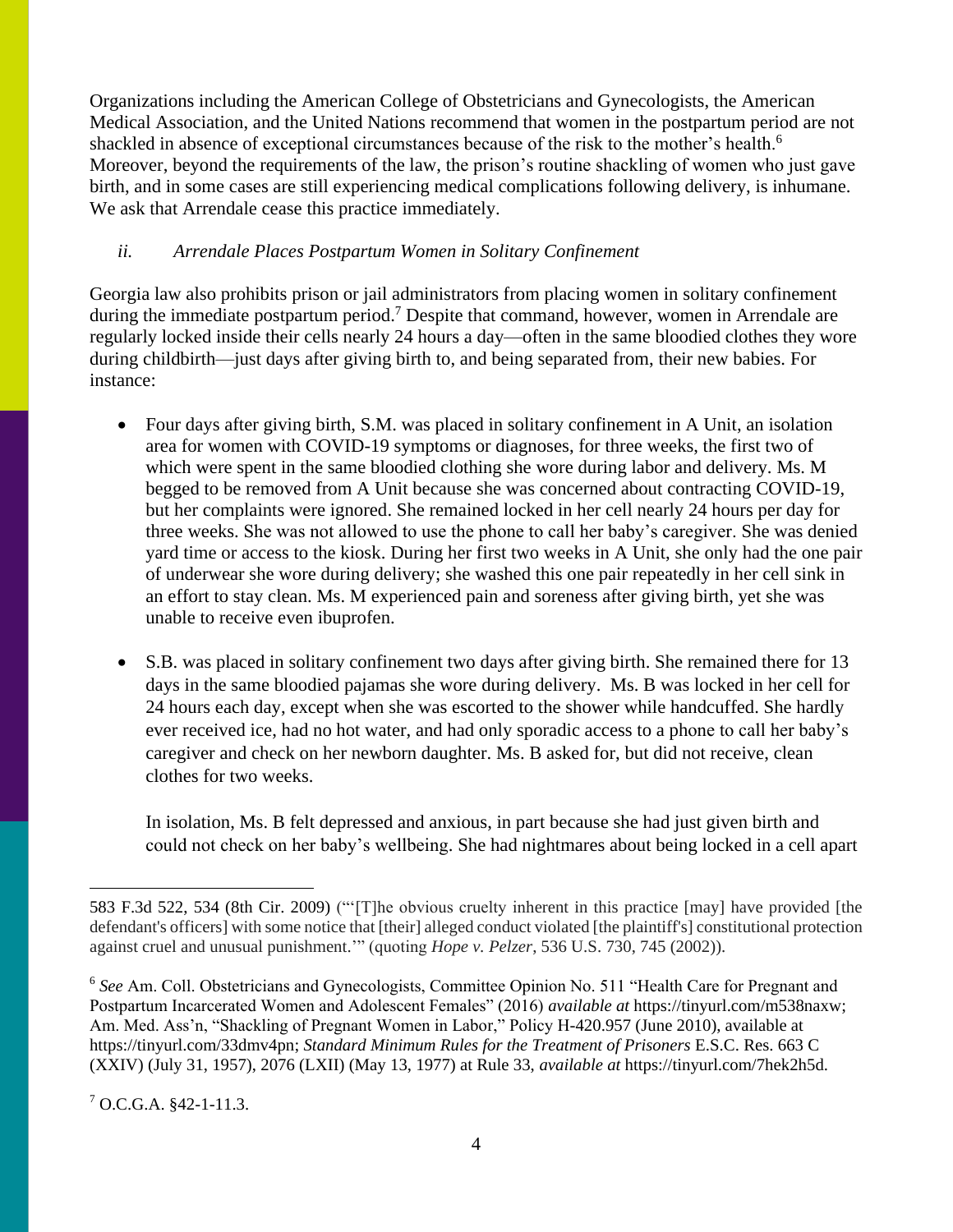from her baby. She asked to speak with a mental health counselor but was told that her conditions were not severe enough to see a counselor. Ms. B was so desperate to leave her cell that she asked officers if she could sweep the dorm floors. Ms. B has since been released from prison. To this day, she experiences postpartum depression and trauma from her time in solitary confinement.

- N.J. was placed in the Special Management Unit (SMU) on March 4, 2021, where she remained for two weeks. In the SMU Unit, Ms. J was locked in her cell for nearly 24 hours each day. The cells in the SMU are dusty and dirty, and Ms. J did not receive chemicals nor a broom to clean her cell. Though she experienced post-delivery bleeding, she did not regularly receive sanitary pads. When she requested to be moved to another unit, she was reportedly told that she could choose between remaining in the SMU or being transported to a unit for individuals with COVID-19 symptoms; fearing COVID-19, Ms. J remained in the SMU, where she experienced depression and constantly relived the trauma of being separated from her baby immediately after childbirth.
- A fifth woman who has asked to remain anonymous reported that she was placed in isolation with a COVID-19 positive person just a few days after giving birth, despite displaying no symptoms of COVID-19 herself. Except for twice-weekly showers, she remained isolated around the clock with the COVID positive patient for approximately one month. Throughout her time in lockdown, she never received cleaning supplies, soap, or hand sanitizer. She was only permitted to use the phone once and was never permitted to use the kiosk or go outside.

Not only does the treatment described above violate Georgia law, but it is also unconstitutional. Without adequate penological justification, holding a person in solitary confinement violates the Eighth Amendment.<sup>8</sup> Although we recognize that the prison administration may have implemented some movement restrictions to prevent the spread of COVID-19, placing postpartum women in punitive solitary confinement settings without access to cleaning supplies and clean clothes undermines the prison's ability to keep people safe. In fact, placing postpartum women in solitary confinement creates a substantial risk of serious harm, given these women's vulnerable physical and psychological conditions. 9

Arrendale's reported practice of placing postpartum women in areas designated for those suspected of having COVID-19 only makes matters worse, by adding the danger of contracting COVID-19 to the already existing health concerns. We ask that you immediately cease the cruel practice of placing postpartum women in lockdown cells with limited access to clean clothes, showers, and phones to contact their babies' caregivers and other loved ones.

<sup>8</sup> *See, e.g., Quintanilla v. Bryson*, 730 Fed. App'x. 738, 747 (11th Cir. 2018); *Rhodes v. [Chapman](https://1.next.westlaw.com/Link/Document/FullText?findType=Y&serNum=1981126308&pubNum=0000708&originatingDoc=I897d95f0398611e884b4b523d54ea998&refType=RP&originationContext=document&transitionType=DocumentItem&contextData=(sc.Default))*, 452 U.S. 337, 346 [\(1981\).](https://1.next.westlaw.com/Link/Document/FullText?findType=Y&serNum=1981126308&pubNum=0000708&originatingDoc=I897d95f0398611e884b4b523d54ea998&refType=RP&originationContext=document&transitionType=DocumentItem&contextData=(sc.Default))

<sup>9</sup> U.S. Dep't of Justice, *Report and Recommendations Concerning the Use of Restrictive Housing* 102 ("Women who are pregnant, who are post-partum, who recently had a miscarriage, or who recently had a terminated pregnancy should not be placed in restrictive housing."). Additionally, the Nelson Mandela Rules, which the United Nations General Assembly adopted in 2015, prohibit the solitary confinement of juveniles, pregnant people, postpartum people, and people who are breastfeeding. *See* The United Nations Standard Minimum Rules for the Treatment of Prisoners (the Nelson Mandela Rules) at Rule 43-44, Dec. 17, 2015, *available at* https://tinyurl.com/hkneudp8.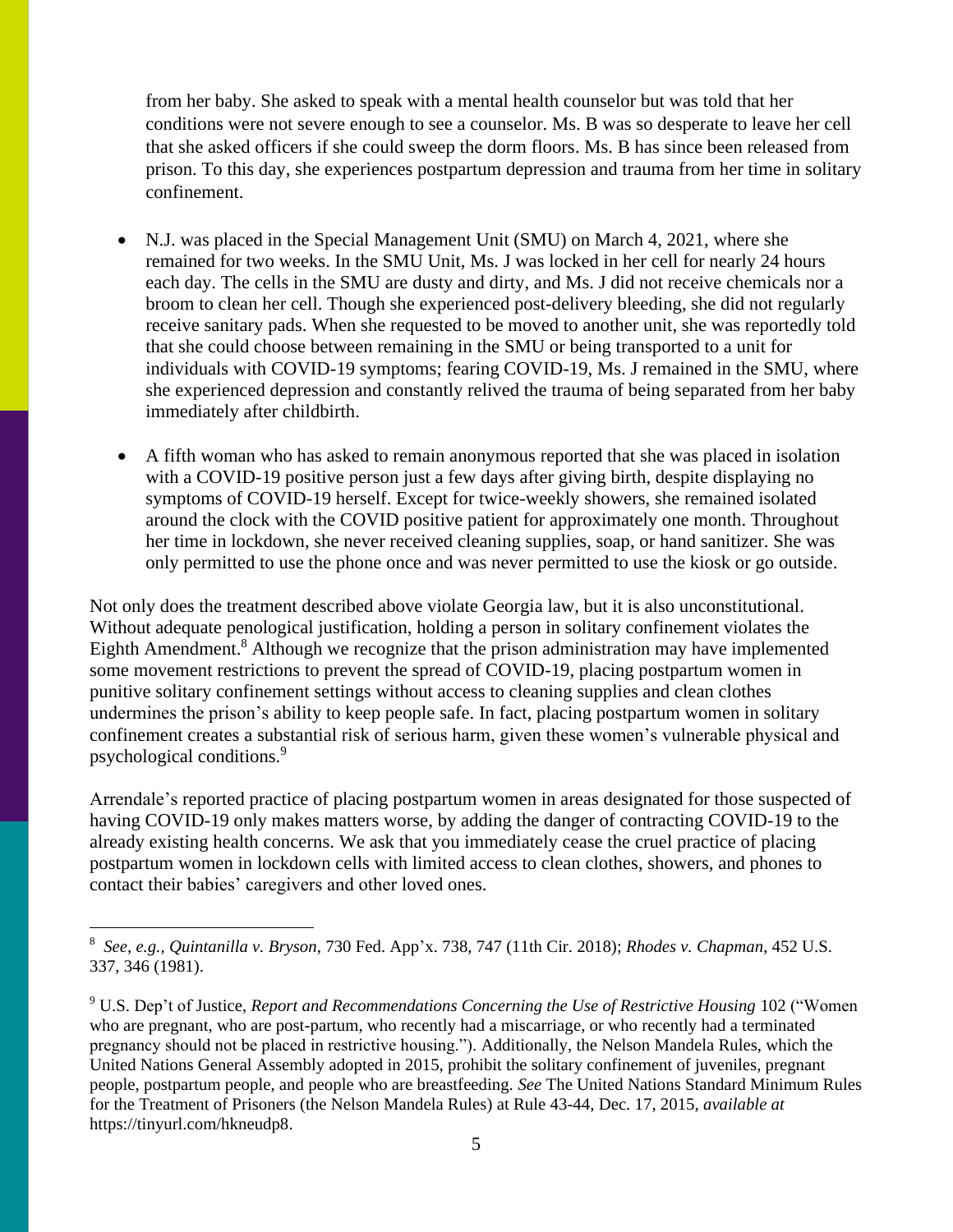#### **2. Inadequate COVID-19 Protocols and Uninhabitable Conditions in Medical Isolation**

Despite the serious risk of illness and death posed by COVID-19, we have received multiple reports of inadequate COVID-19 precautions at Arrendale. Women report filthy housing conditions that are unfit for human habitation in any time, let alone during an unprecedented public health crisis. Specifically, many women live in dirty, vermin-infested open dorms filled with bunk beds that make social distancing all but impossible. The dorms' garbage areas overflow with maggots and attract rats, mice, and insects. Meal trays are covered in food residue from prior women's meals. The sinks and toilets in the dorms frequently overflow, forcing women to clean up spilled feces and urine from the ground. Yet women do not receive adequate cleaning supplies and chemicals, and report that any chemicals they do receive are so diluted with water that they are useless.

Furthermore, the power regularly goes out, and it is not uncommon for women to be in cells without power or electricity for hours. One woman reported that in order to keep warm in the winter months, women use hair dryers as heaters. A woman told us that the temperature in the SMU gets so cold that women wear hats and gloves inside the dorm. A third woman wears two robes and two pairs of paints to stay warm in A Unit during the cold months.

### *i. COVID-19 Patients Experience Uninhabitable Conditions in Medical Isolation*

Women with symptoms or diagnoses of COVID-19 are sent to medical isolation in A Unit, where they are housed in unsanitary cells without access to basic life necessities. The conditions in A Unit are disturbing under any circumstances. But in the context of the pandemic, they present an "objectively 'unreasonable risk of serious damage to [the women's] future health."<sup>10</sup>

According to women held in A Unit, the walls are covered in mold and the cells are infested with vermin, ants, and spiders.<sup>11</sup> Women in A Unit regularly sit in completely dark cells because the power frequently goes out. The plumbing is so deficient that toilets do not regularly flush. Though the unit houses COVID-19 patients, the cells are cleaned infrequently, and are rarely cleaned between occupants. Indeed, one woman reported she was moved into a cell containing the feces and urine of a previous occupant.

Moreover, women in A Unit are deprived of regular drinking water, showers, and sanitary products. In cells without working sinks, women bang on their cell doors for hours just to receive drinking water. One woman reported that after begging for water, she only received cloudy water from the mop closet, and small amounts of hot water in 2 oz. pill containers. Another woman reported that her sink produced only hot water, and she regularly cried out to passing orderlies to bring her ice. Women in medical isolation are not permitted to leave their cells for regular showers. Two women reportedly received only two showers over a period of 18 days. Another woman reported that she was

<sup>10</sup> *Brooks v. Warden*, 800 F.3d 1295, 1303 (11th Cir. 2015) (quoting *Chandler v. Crosby*, 379 F.3d 1278, 1289 (11th Cir 2004)).

 $11$  We have heard reports that women in the immediate postpartum period, and individuals on the mental health caseload, are held in A Unit with individuals with COVID-19 symptoms, even when they themselves do not exhibit COVID-19 symptoms.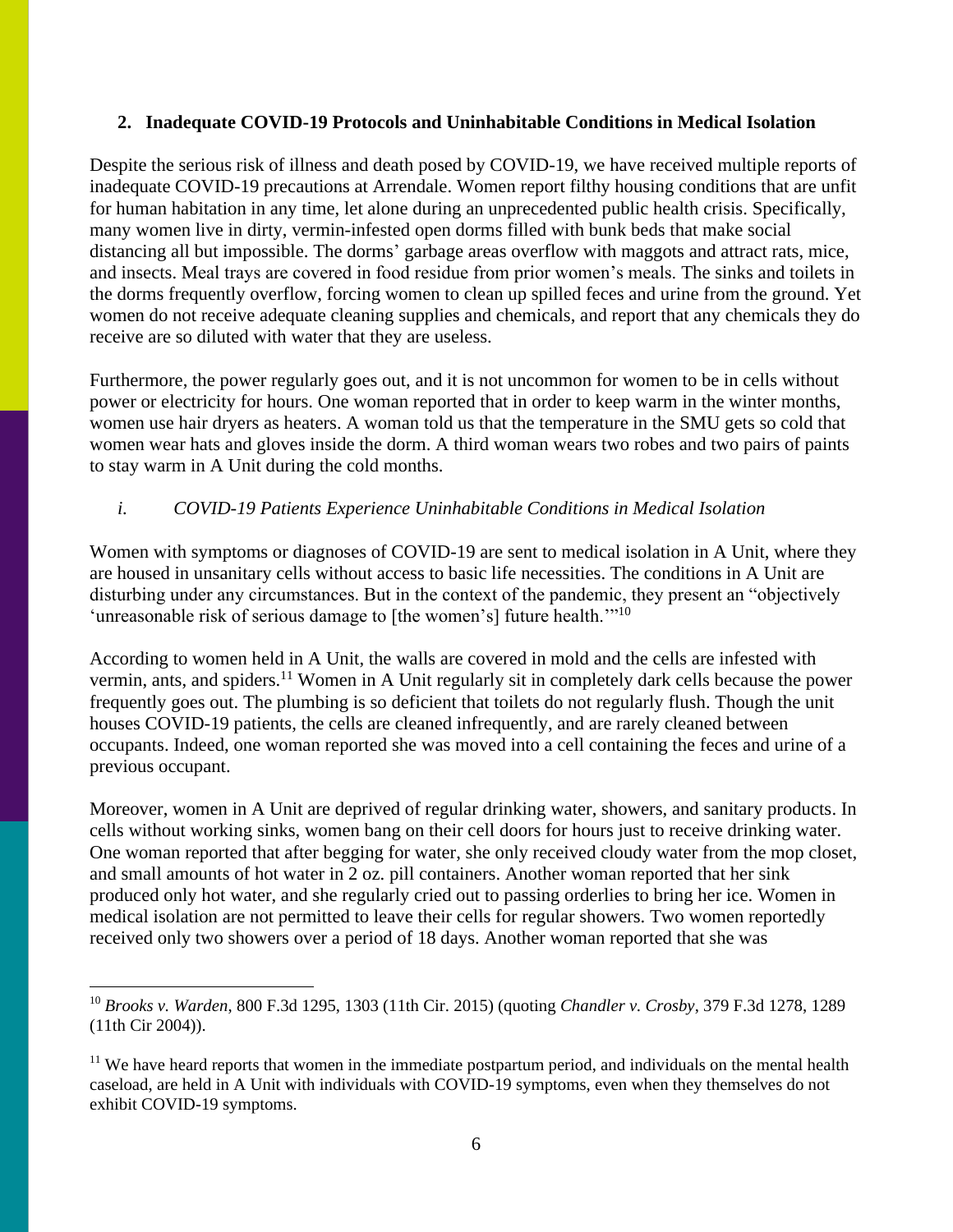experiencing such heavy menstrual bleeding that she often felt dizzy. Despite repeatedly begging for menstrual products, officers refused to provide her with tissues, pads, or tampons.

The unsanitary and uninhabitable conditions described above plainly present an unjustifiable risk of harm to women's health and safety.<sup>12</sup>

## *ii. Medical Isolation Functions as Punitive Solitary Confinement*

The Centers for Disease Control and Prevention (CDC) recommends that correctional facilities ensure that "medical isolation for COVID-19 is distinct from punitive solitary confinement of incarcerated and detained individuals, both in name and practice."<sup>13</sup> One of the principal reasons for this recommendation is that the threat of punitive isolation deters people from reporting symptoms, which in turn can result in adverse health outcomes.<sup>14</sup> Correctional facilities can ensure that medical isolation is "*operationally* distinct from solitary confinement" by guaranteeing that individuals in medical isolation "receive regular visits from medical staff and have access to mental health services," receive access to "radio, TV, reading materials, personal property and commissary," are allowed "increased telephone privileges without a cost barrier to maintain mental health and connection with others while isolated," and receive communication "about the duration and purpose of their medical isolation period."<sup>15</sup>

At Arrendale, medical isolation is near indistinguishable from punitive solitary confinement. Women suffering from (or suspected of having) COVID-19 are held in small cells infested with mold and crawling with vermin. The cells have no mattresses, so women sleep on a thin mat on top of a concrete bench. Further, women in medical isolation are unable to regularly use the phone. One woman reported that when she was finally permitted to use the phone, she was only allowed to make a three-minute call to her family members. Prison staff reportedly pressured her to tell her family members that she felt fine.

Officers and nurses employ a punitive approach to medical treatment. For example, several women reported that that if they requested and received Tylenol or other medication for their COVID-19 symptoms, their 14-day quarantine period would begin again. Moreover, individuals in medical isolation do not receive regular visits from medical staff. While some women reported receiving

<sup>13</sup> *See* Ctrs. for Disease Control & Prevention, *Interim Guidance on Management of Coronavirus Disease 2019 (COVID-19) in Correctional and Detention* Facilities, February 19, 2021, *available at*  https://tinyurl.com/37xrcn8w. The Department of Justice recently endorsed the CDC's guidelines. *See*  Department of Justice, *Statement by the Principal Deputy Assistant Attorney General for Civil Rights Leading a Coordinated Civil Rights Response to Coronavirus (COVID-19)*, April 2, 2021, *available at*  https://tinyurl.com/yhkz6wkc.

<sup>14</sup> *See* Ctrs. for Disease Control & Prevention, *supra* note 13.

<sup>&</sup>lt;sup>12</sup> See Chandler v. Baird, 926 F.2d 1057, 1065-66 (11th Cir. 1991) (recognizing a "well-established" Eighth Amendment right "not to be confined . . . in conditions lacking basic sanitation"); *see also Gray v. Hardy*, 826 F. 3d 1000, 1005 (7th Cir. 2016) (holding that evidence of "myriad infestations" and "lack of access to adequate cleaning supplies" showed a deprivation of the "basic human need of rudimentary sanitation"); *Canupp v. Paul*, 716 Fed. Appx. 836, 840 (11th Cir. 2017).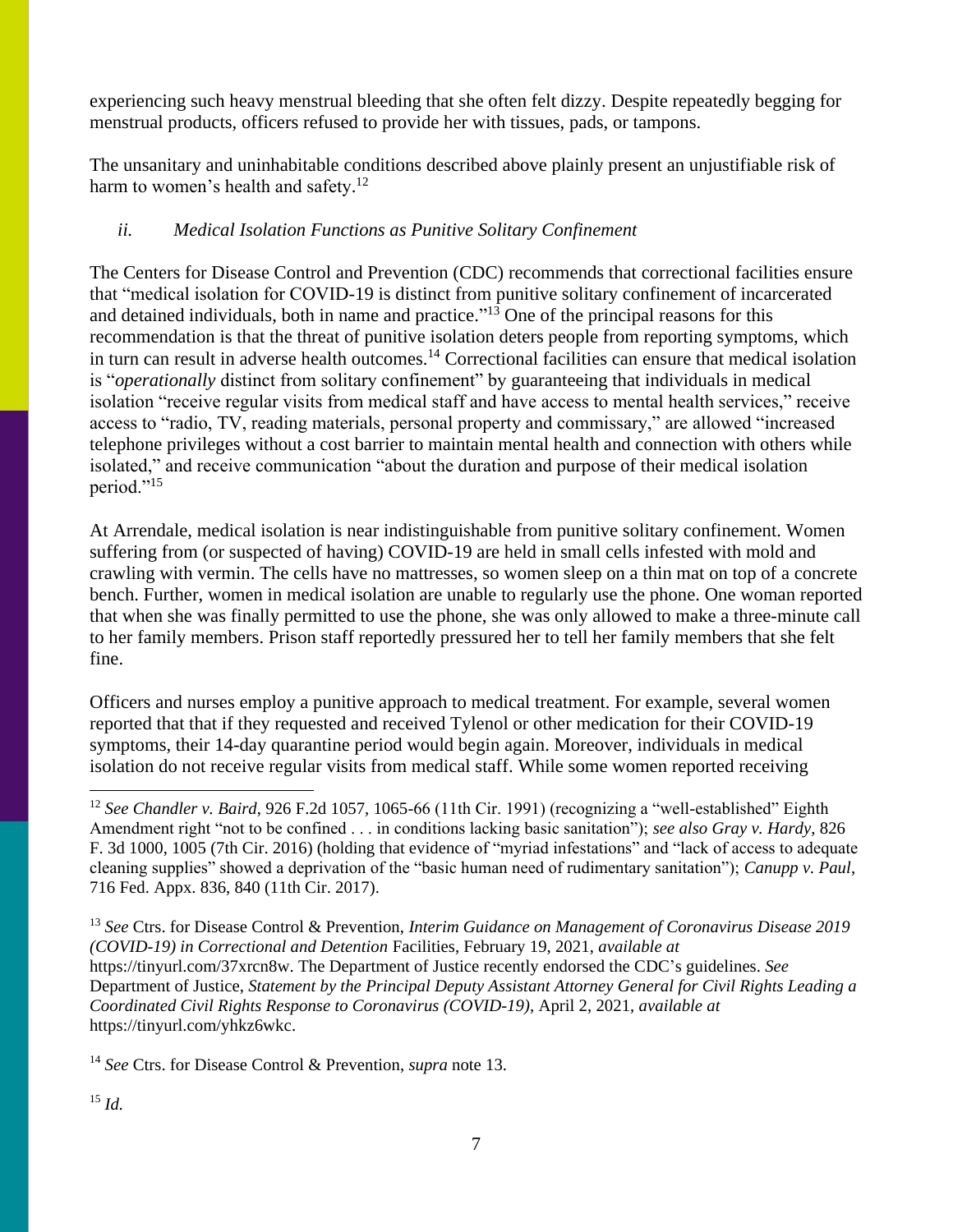temperature and oxygen-level checks, others reported that they did not receive treatment for underlying conditions or symptoms. Those in medical isolation are also unable to receive their COVID-19 test results, if they do in fact receive a test. One person was told that she had to pay \$7.25 just to *see* the results of her COVID-19 test, despite the Georgia Department of Corrections' purported policy of waiving all co-pays for COVID-19 or flu-like symptoms.<sup>16</sup>

Due to the conditions of confinement and treatment experienced by women in medical isolation, women are afraid to report COVID-19 symptoms for fear they will be sent to A Unit. According to one woman, who has asked to remain anonymous, the conditions of medical isolation are so dire that, "anyone who values their life and sanity would seek to avoid a medical isolation situation at all costs." Another woman, who has also requested to remain anonymous, reported that she and other women in her dorm were "all afraid to report [their] conditions due to the inhumane treatment in isolation." As a result, women with COVID-19 symptoms hide the fact that they are experiencing symptoms to avoid punitive isolation treatment. This in turn facilitates the spread of COVID-19 in the dorms, thereby undermining the usefulness of medical isolation and jeopardizing the health and safety of everyone working or incarcerated at Arrendale.

Considering the seriousness of the pandemic and the importance of promptly detecting, isolating, and treating infected women, the prison must ensure that medical isolation does not function as punitive solitary confinement. Instead, it must guarantee that women in medical isolation are treated humanely, and that COVID-19 symptoms are addressed quickly, thoroughly, and without charge.

## *iii. Understaffing and Lack of Supervision Result in Medical Crises, Unchecked Prisoner Violence, and Lack of Access to Basic Necessities*

Arrendale is grossly understaffed. As of December 2020, Arrendale had a staff vacancy rate of 62%, with a turnover rate of 17%, the highest turnover rate of any closed-security facility in Georgia.<sup>17</sup> As a result of severe understaffing, women report that officers regularly leave prisoners without supervision for hours at a time. The prison is so understaffed that the warden, deputy wardens, and counselors sometimes have to step in to run count when not enough officers are present.

Understaffing also compromises women's access to necessary medical care. Just a few examples include:

- Women with diabetes are unable to receive insulin in a timely manner;
- Women are unable to receive their medication at the same time each day because "pill call" happens irregularly, if at all;
- A woman with symptoms of COVID-19 became unresponsive in her dorm and defecated on herself but prisoners were unable to get the attention of officers for 45 minutes because no officers were standing by;
- A woman with long-lasting symptoms of COVID-19 has been unable to receive regular medical care because there the medical unit is understaffed;

<sup>16</sup> *See* Georgia Dep't of Corrs., *Georgia Department of Corrections COVID-19 FAQs for Friends & Family*, (February 19, 2021), *available at* http://www.dcor.state.ga.us/content/faq2.

<sup>&</sup>lt;sup>17</sup>See Ga. Dep't of Corrs., GDC Management Team Monthly Roll-Up (December 2020 Data).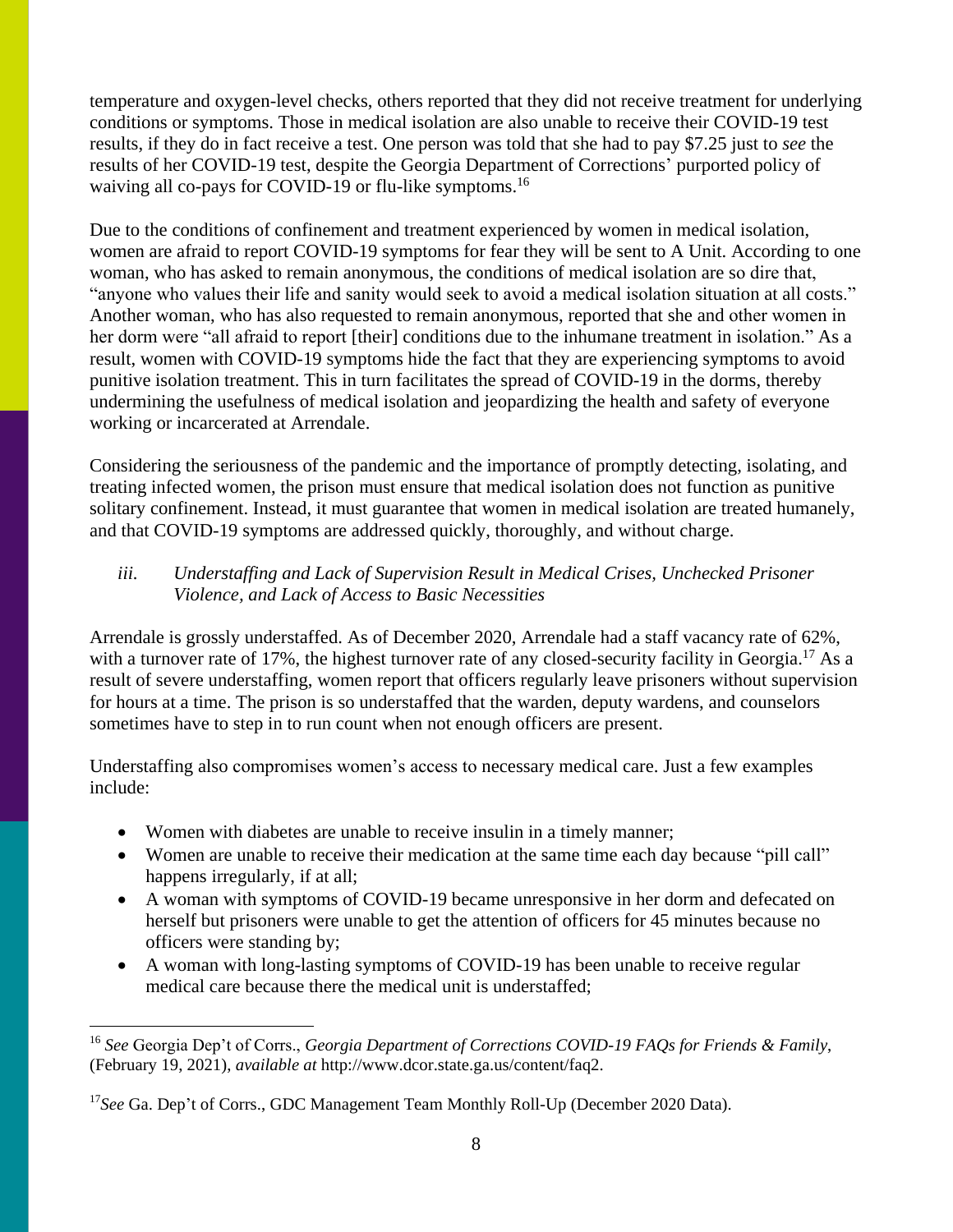- A woman with hip pain did not receive adequate medical care for 10 months, and eventually required a hip replacement;
- Women in the immediate postpartum period do not receive regular check-ups, postpartum care, or sanitary products.

Moreover, multiple women report that they attempt to nurse each other back to health because there are simply not enough nurses or doctors at the prison.

Not only does understaffing result in dire consequences for people with medical crises, but it also threatens women's safety and wellbeing across the prison. Understaffing naturally results in an increase in violence; multiple women report that stabbings, beatings, and thefts have increased because there are too few guards around to stop them. In addition, women report that there is no officer supervision in the kitchen. As a result, women receive small meal portions, and are constantly hungry. Although we recognize the additional burdens placed on officers as a result of the COVID-19 pandemic, the prison must ensure that officers are able to provide safe environments and necessities for women. 18

### **3. Inadequate Access to Grievances and Intercepted Legal Mail**

Many women report that officers refuse to provide grievance forms when asked and even threaten women who request them. Women that do manage to file grievances report that their grievances are rarely processed. It is critically important that incarcerated women have access to a functioning grievance system, and particularly important during a pandemic that relies on communication to keep the community safe. We ask that you ensure that all people, including those held in solitary confinement or isolation, have access to the grievance process and do not face retaliation or intimidation for filing grievances.

We have also received several reports that legal mail clearly marked as "confidential attorney-client" communications" is often opened outside the presence of the addressee. This violates Georgia Department of Corrections (GDC) policy and contravenes federal law.<sup>19</sup> We ask that you ensure that legal mail is not intercepted and opened outside of the presence of its recipients.

### **4. Requested Response**

We are concerned that the conditions at Lee Arrendale State Prison, and the treatment of postpartum women and those with symptoms or diagnoses of COVID-19, violate Georgia law and fall well below constitutional standards. We therefore ask that you take the following actions:

(a) Ensure that women in the immediate postpartum period are not shackled or placed in solitary confinement settings, receive appropriate medical care, clean clothing, regular out-of-cell time, and can communicate with their baby's caregivers and other loved ones;

<sup>18</sup> *See, e.g., Harris v. Thigpen*, 941 F.2d 1495, 1505 (11th Cir. 1991).

<sup>19</sup> *See Al-Amin v. Smith*, 511 F.3d 1317, 1325 (11th Cir. 2008); *see* Georgia Dep't of Corrs., *GDC Inmate Handbook*, undated, *available at* http://www.dcor.state.ga.us/sites/all/files/pdf/GDC\_Inmate\_Handbook.pdf.